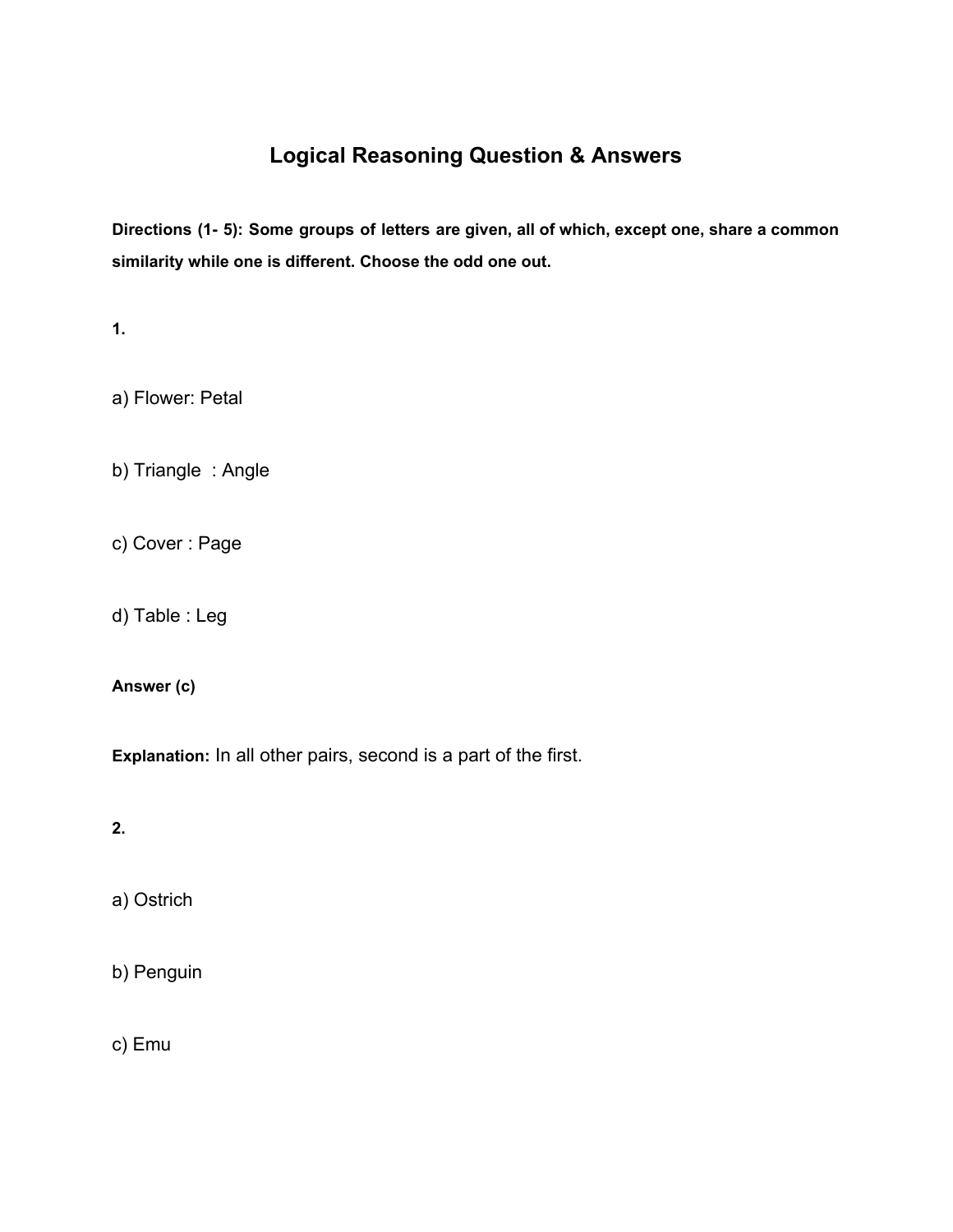d) Owl

**Answer (d)**

**Explanation:** Out of the four except owl, all is flightless birds.

**3.**

a) Triangle

b) Trifle

c) Triathlon

d) Trilingual

# **Answer (b)**

**Explanation:** Except (b), tri indicates 'three'.

**4.**

a) Volcanoes

b) Tsunamis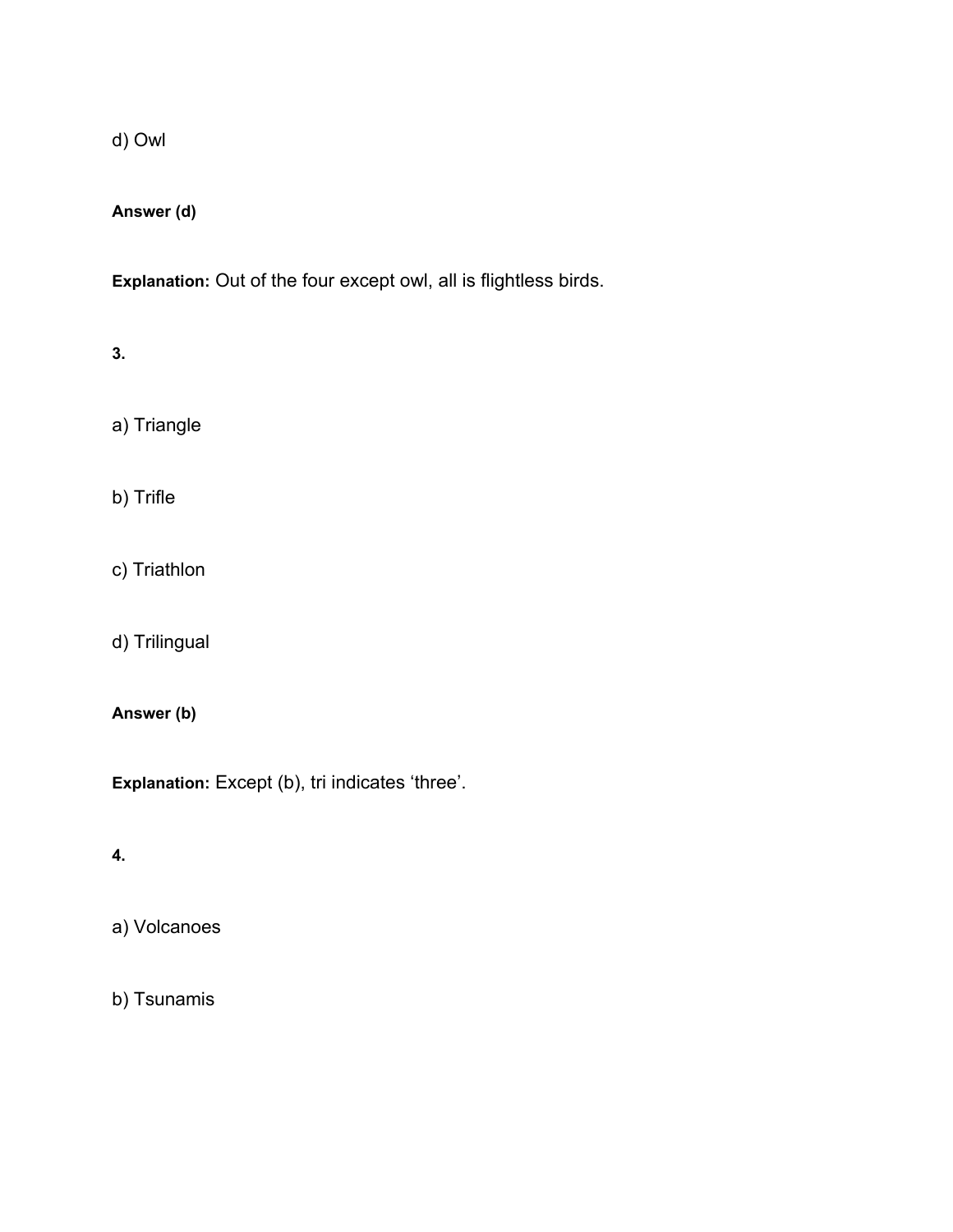c) Tornadoes

d) Explosion

**Answer (d)**

**Explanation:** All except (d), are natural calamities.

**5.**

a) E/7

b) 1/13

c) N/17

d) X/26

**Answer (c)**

**Explanation:** In all other options, denominator is the numeric position of the alphabet plus 2.

**Directions (6– 10):** In each of the following questions, there is a certain relationship between two given words on one side of (**: :**) and one word is given on another side (**: :**)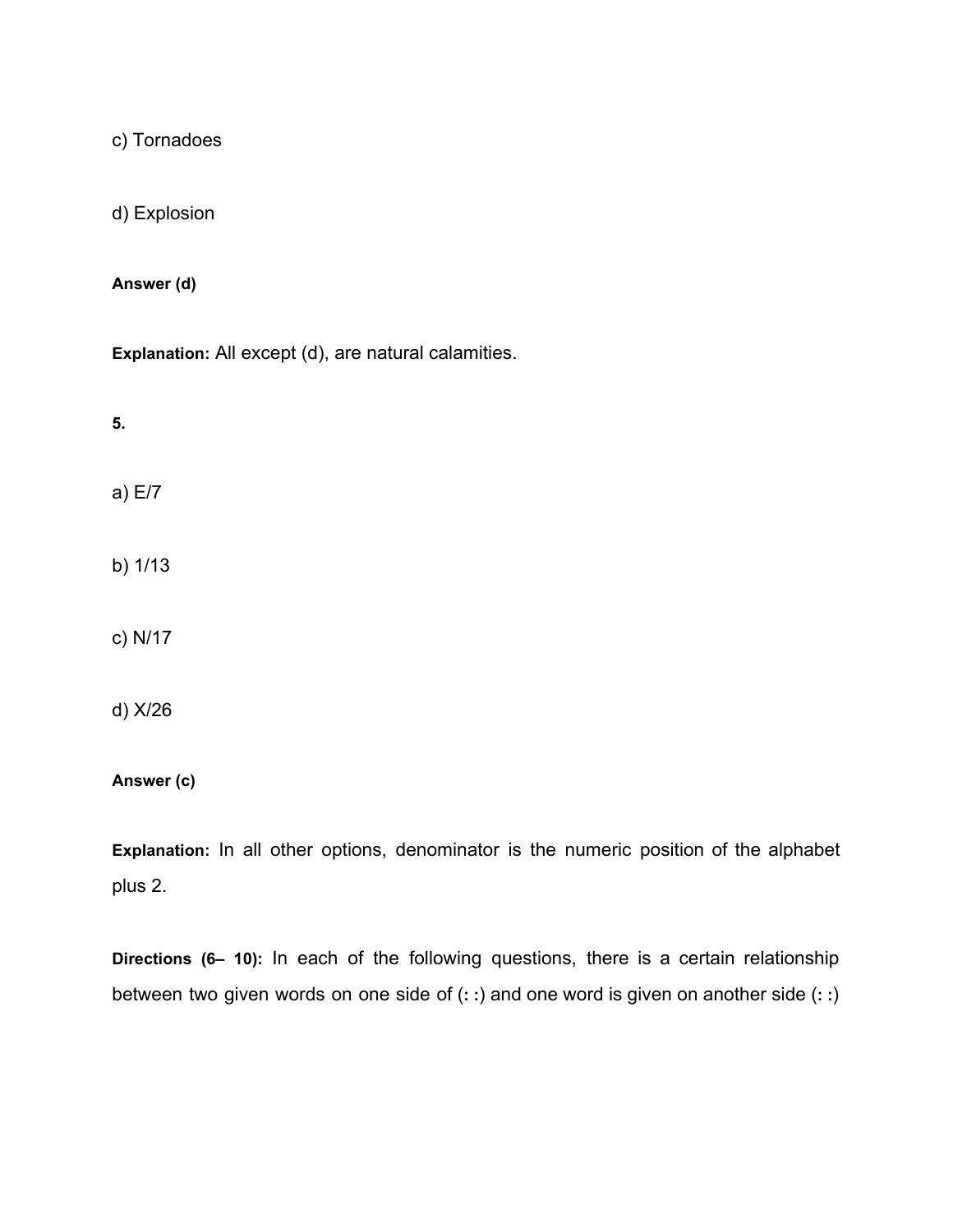while another word is to be found from the given alternatives, having the same relation with this word as the words of the given pair bear. Choose the correct alternative.

**6. 12: 20 :: 30: \_\_?**

a) 40

b) 42

c) 50

d) 44

**Answer (b)**

**Explanation:**  $12$  is  $3^2 + 3$ 

20 is  $4^2 + 4$ 30 is  $5^2 + 5$ 

And  $6^2 + 6 = 42$ 

# **7. United states: Bald eagle :: India : ?**

a) Cheetah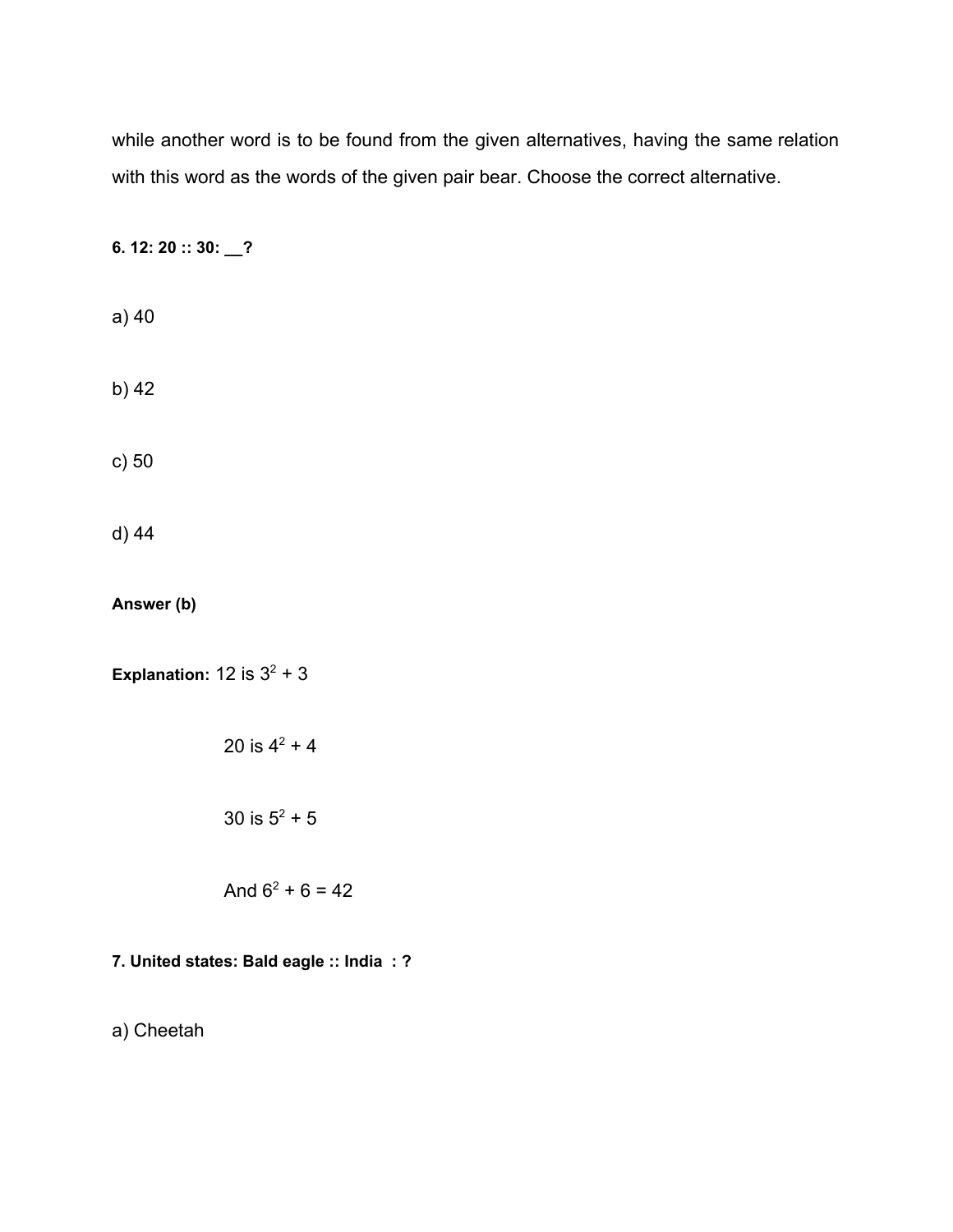b) Lion

c) Sparrow

d) Peacock

**Answer (d)**

**Explanation:** As Bald eagle is the national bird of US; similarly Peacock is the national animal of India.

**8. 10.1: 1.01 :: 0.1: \_\_? \_\_**

a) 1

b) 0.10

c) 0.01

d) 0.001

**Answer (c)**

**Explanation:** 10.1 is divided by 10 to get 1.01. Divide 0.1 by 10 to get 0.01

**9. Kidney: Nephrology :: Brain: \_\_? \_\_**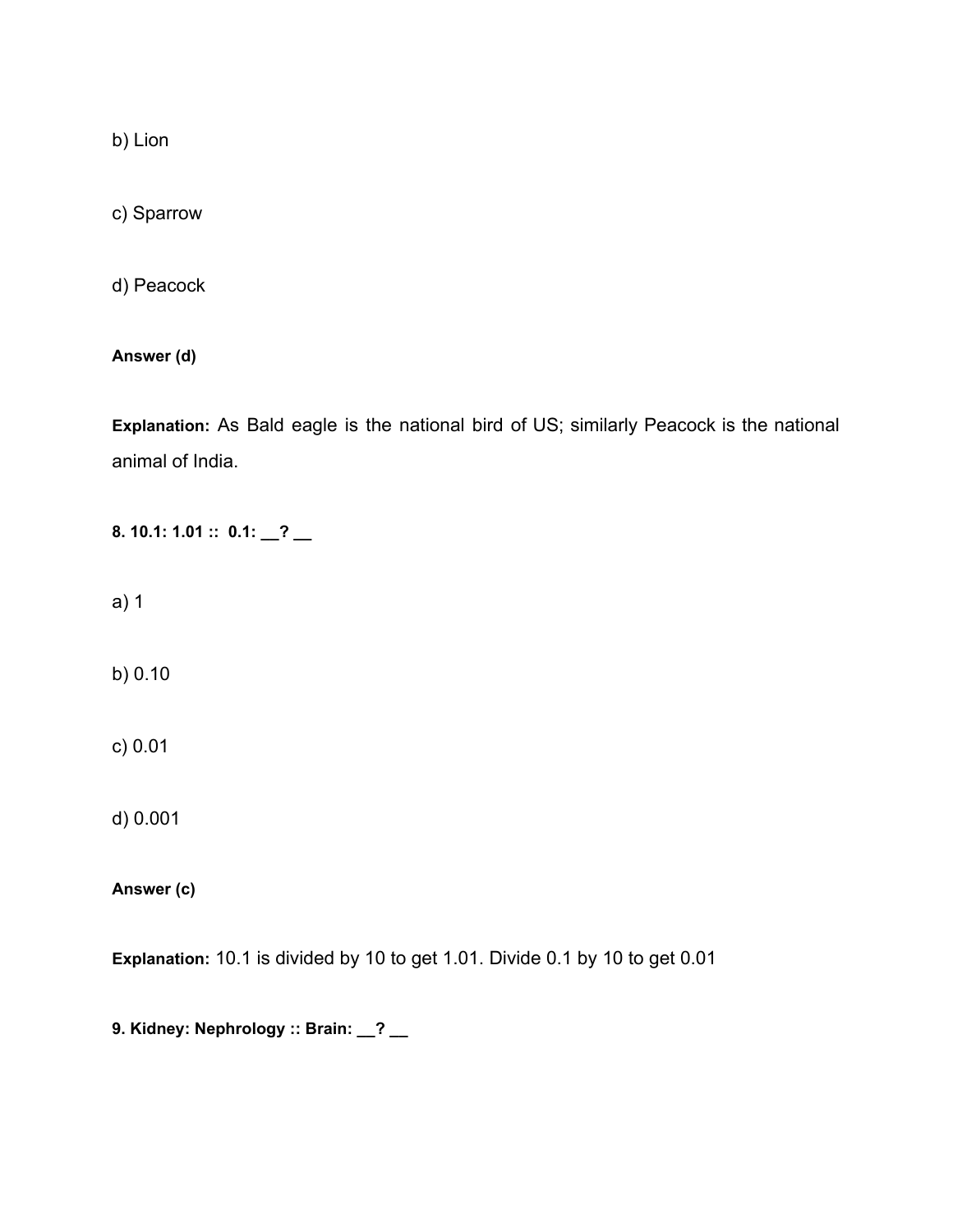a) Cardiology

b) Physiology

c) Anatomy

d) Neurology

**Answer (d)**

**Explanation:** Study of Kidney is Nephrology and the study of brain is called Neurology.

**10. F: 37 :: I : \_\_?**

a) 52

b) 27

c) 75

d) 82

**Answer (d)**

**Explanation:** F is the sixth letter in the series and square of 6 (6\*6) + 1 is 37. I is the ninth letter and the square of 9 (9\*9) +1 is 82.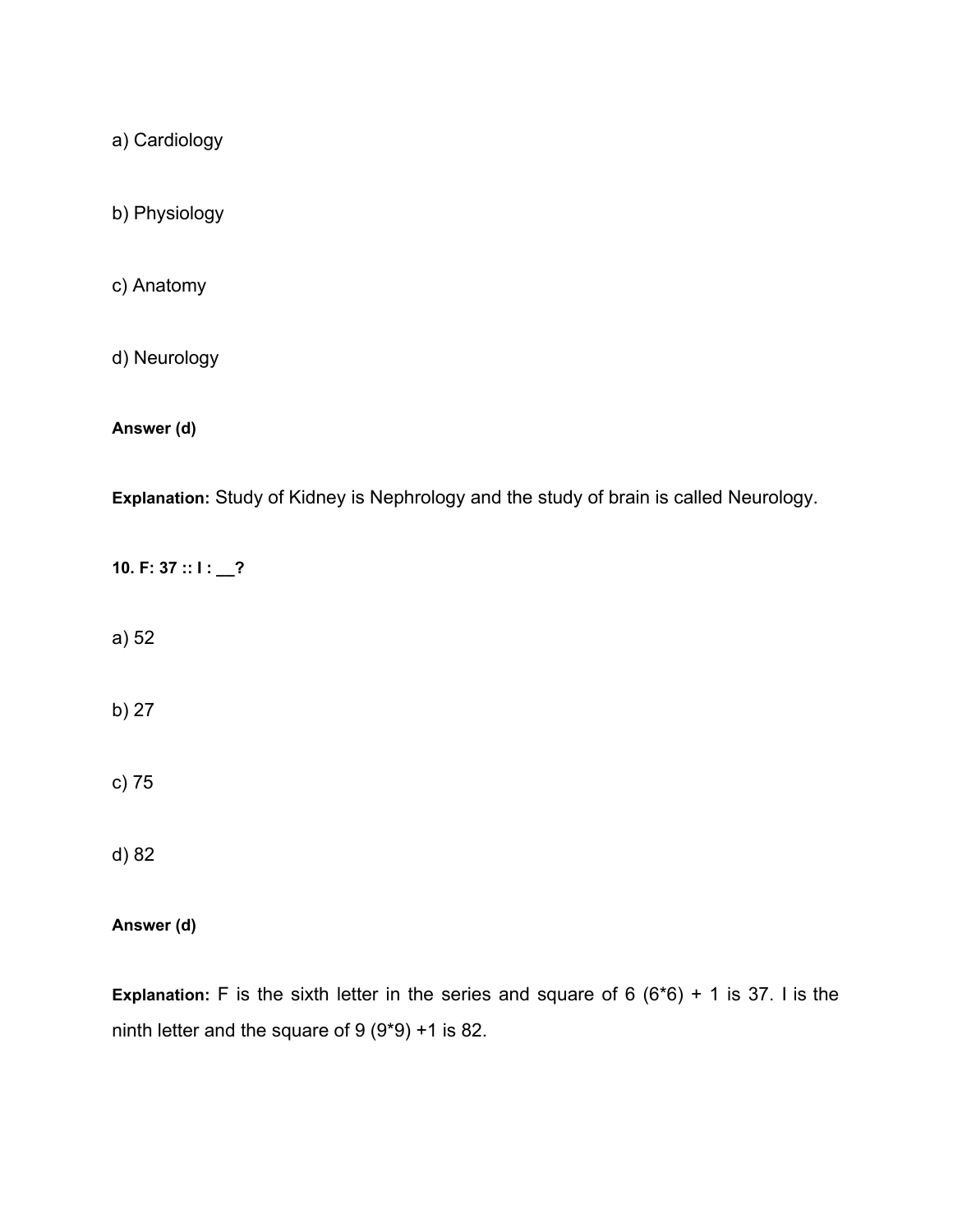11. In a certain code '415' means 'milk is hot'; '18' means 'hot soup'; and '895' means 'soup is **brown'. What number will indicate the word 'brown'?**

a) 9

- b) 8
- c) 5

d) 4

**Answer (a)**

**Explanation:** The code for 'hot' is 1. So, the code of 'soup' is 8. Now, the code for 'is' is 5. Hence, we can say that the code for 'brown' is 9.

**12. If CEJQ is coded as XVQJ, then BDIP will be coded as:**

a) WURQ

b) YWRK

c) WUPI

d) YWPI

**Answer (b)**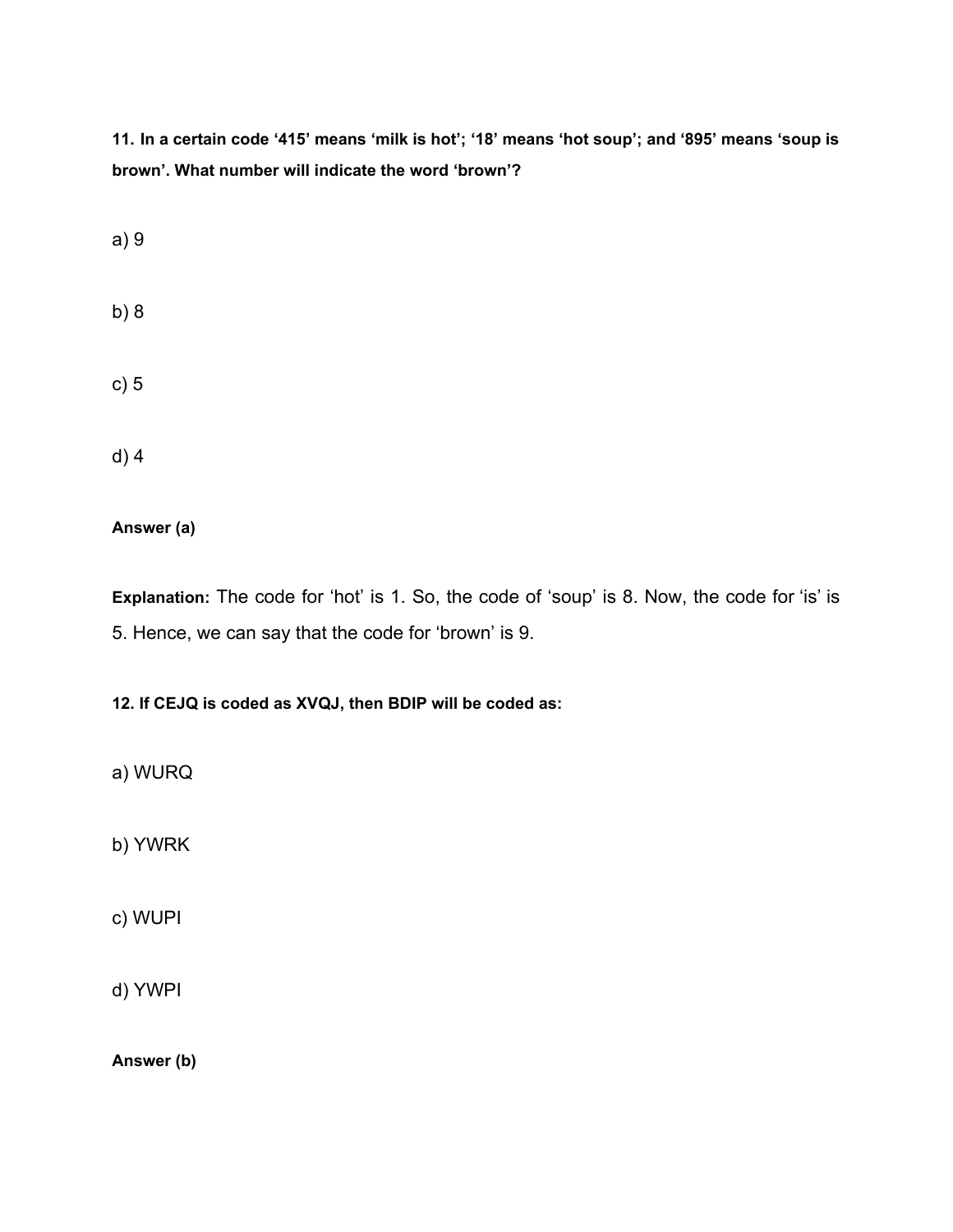**Explanation:** The first 13 letters of the alphabet are coded by the 13 letters of the alphabet in reverse, i.e. <https://www.freshersnow.com/previous-year-question-papers/>

= A B C D E F G H I J K L M (first 13 letters)

= Z Y X W V U T S R Q P O N (13 letters in reverse)

It is obvious from the above coding scheme that:

 $B = Y$ ,  $D = W$ ,  $I = R$  and  $K = P$  or  $P = K$ 

Therefore, B D I P will be coded as Y W R K.

# **13. If LODES is coded as 46321, how will you code the word DOES?**

a) 1234

b) 4321

c) 3621

d) 3261

**Answer (d)**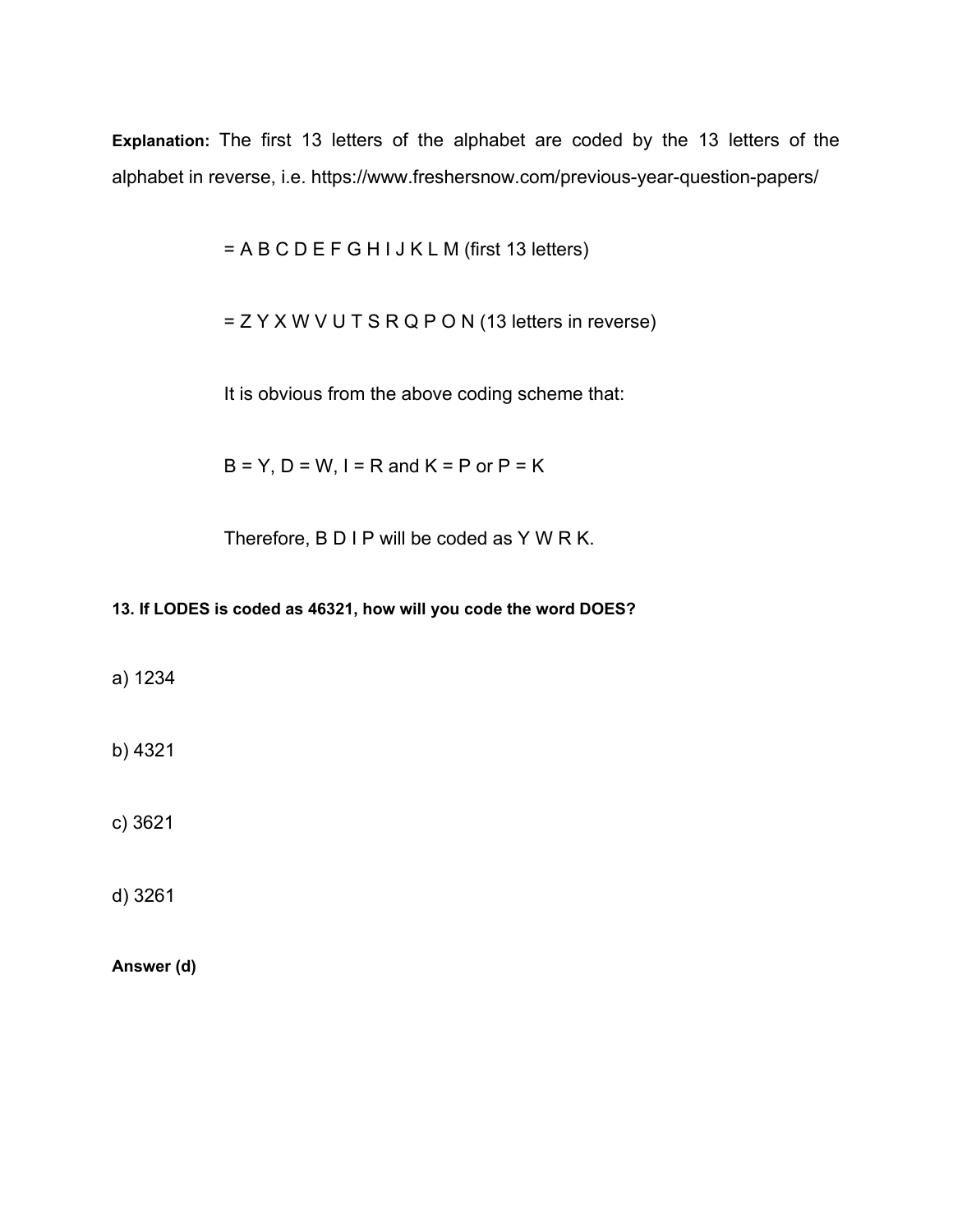**Explanation:** Here, you will observe that all the letters of DOES are included in the letters of LODES, for which you have the code  $D = 3$ ,  $O = 6$ ,  $E = 2$ ,  $S = 1$ . Therefore DOES = 3621. So, the answer is (d).

**Directions (14 – 16):** In each question below are given three statements followed by three or four conclusions numbered I to IV. You have to take the two given statements to be true even if they seem to be at variance with commonly known facts. Read both the statements and then decide which of the given conclusions logically follows from the given statements, disregarding commonly known facts.

**14. Statements:** All pencils are sharpeners. No sharpener is eraser. Some books are pencils.

#### **Conclusions:**

- 1. Some erasers are pencils.
- 2. Some erasers are books.
- 3. Some sharpeners are books.
- 4. No eraser is books.

a) Only either II or III, and IV follow

- b) Only either II or IV, and III follow
- c) Only either II or IV, and I follow
- d) Only either II or IV follows.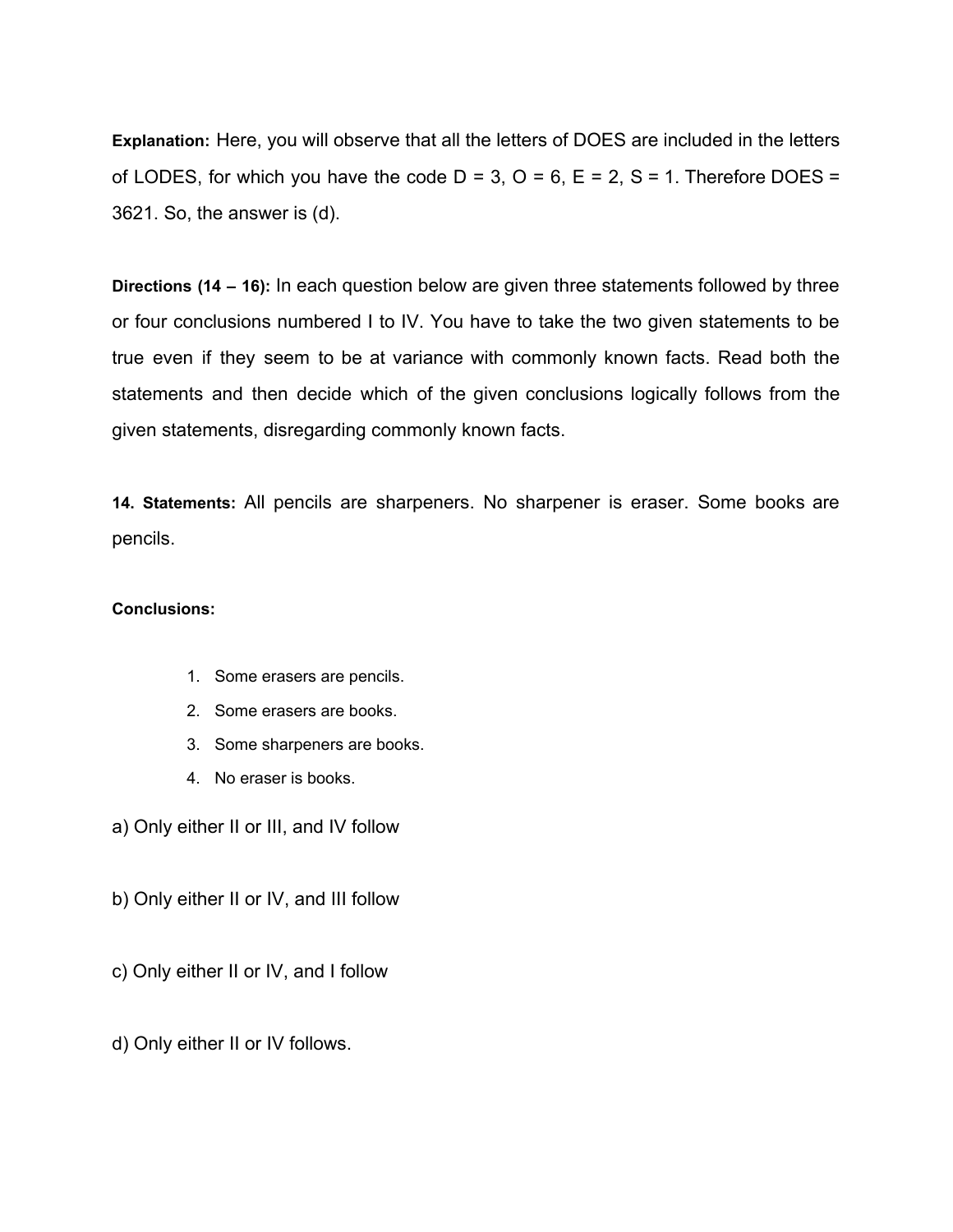**Answer (b)**

**Explanation:**



Either II or IV will follow and II will definitely be true.

**15. Statements:** Some pigeons are eagles. All eagles are sparrows. Some sparrows are not pigeons.

#### **Conclusions:**

- 1. Some sparrows are pigeons.
- 2. All pigeons are sparrows.
- 3. All eagles are pigeons.
- a) Only I follows
- b) Only II follows
- c) Only III follows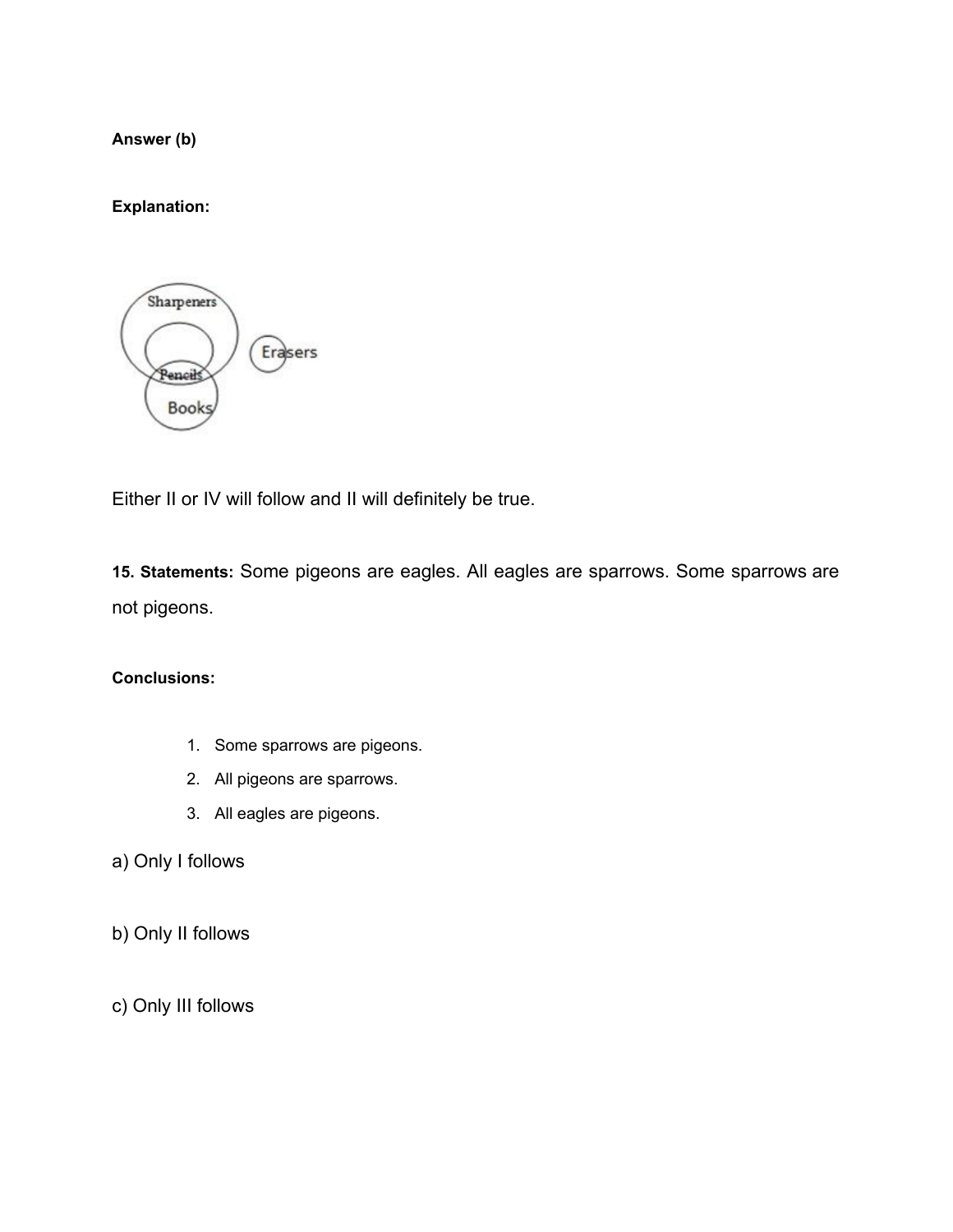d) Both I and III follows

**Answer (a)**

**Explanation:**



Only I is definitely true.

**16. Statements:** Some computers are laptops. Some laptops are mobiles. Some mobiles are calculators. (Banking)

# **Conclusions:**

- 1. Some computers are calculators.
- 2. Some calculators are laptops.
- 3. Some mobiles are computers.
- a) Only I follows

b) Only II follows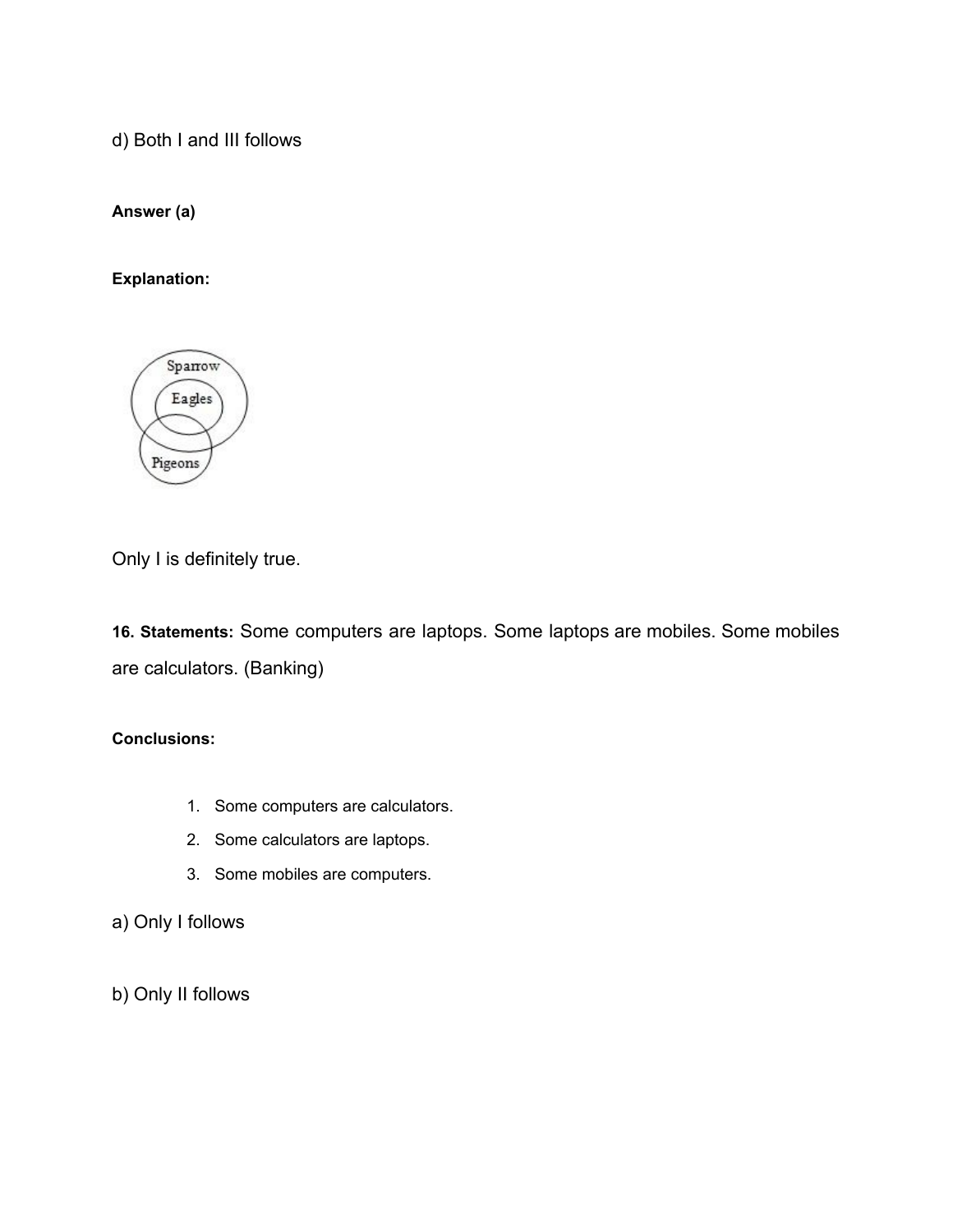c) Only III follows

d) None follows

# **Answer (d)**

**Explanation:**



None of the statement is necessarily true.

**17. Ram facing south. He turns right and walks 40 metre. Then he turns right again and walks** 20 metre. Then he turns left and walks 20 metre and then turning right walk 40 metre. Then he **turns right again and walks 120 metre. In which direction he is from the starting point?**

a) North-East

b) North-West

c) North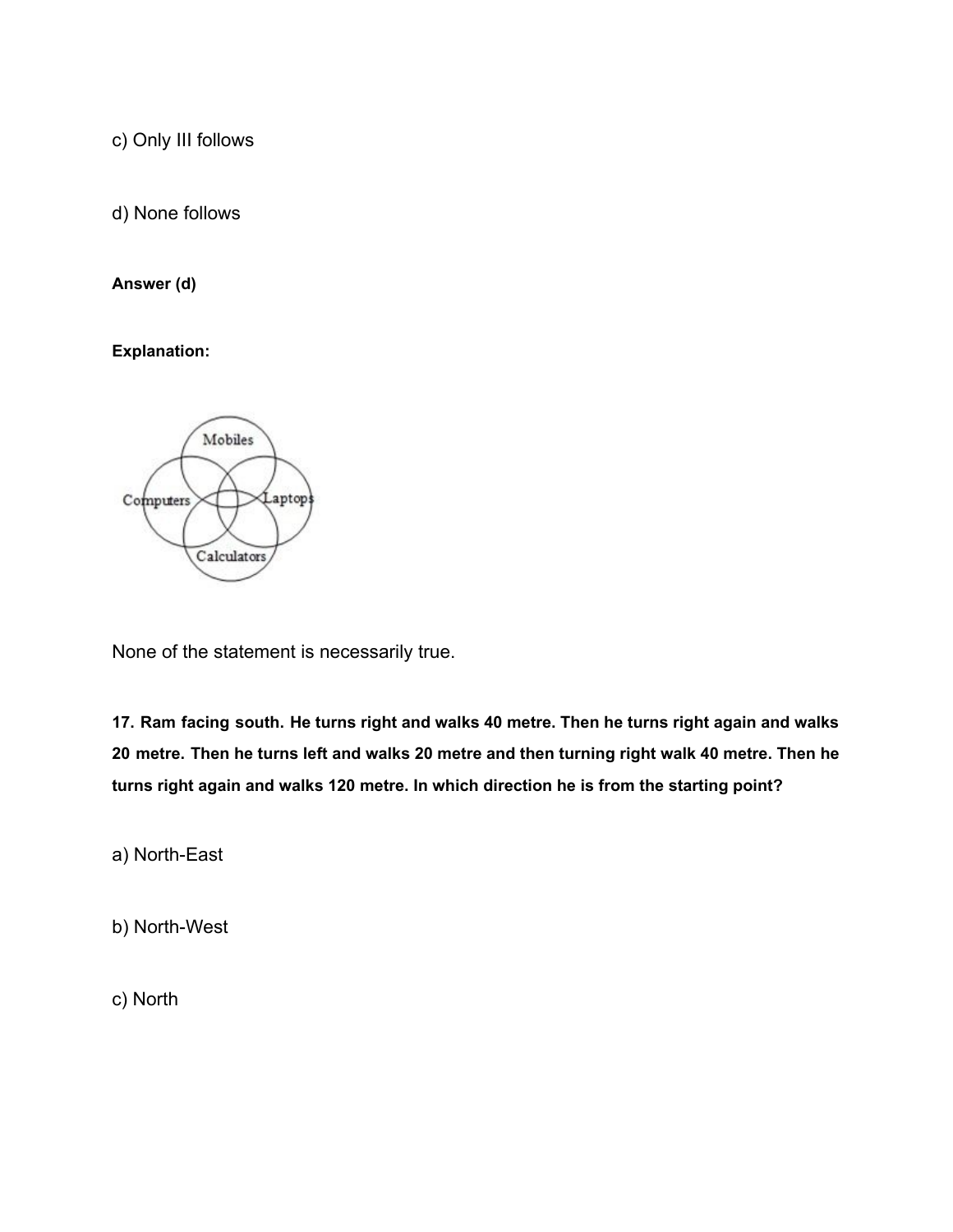d) West

**Answer (a)**

**Explanation:**



**18. Rajat goes towards east kilometers, and then he takes a turn to South west and goes 12 kilometres. He again takes a turn towards North West and goes 12kilometres. With respect to the point from where he started, where is he now?**

a) At the starting point.

b) In the west

c) In the east

d) In the North West.

**Answer (b)**

**Explanation:**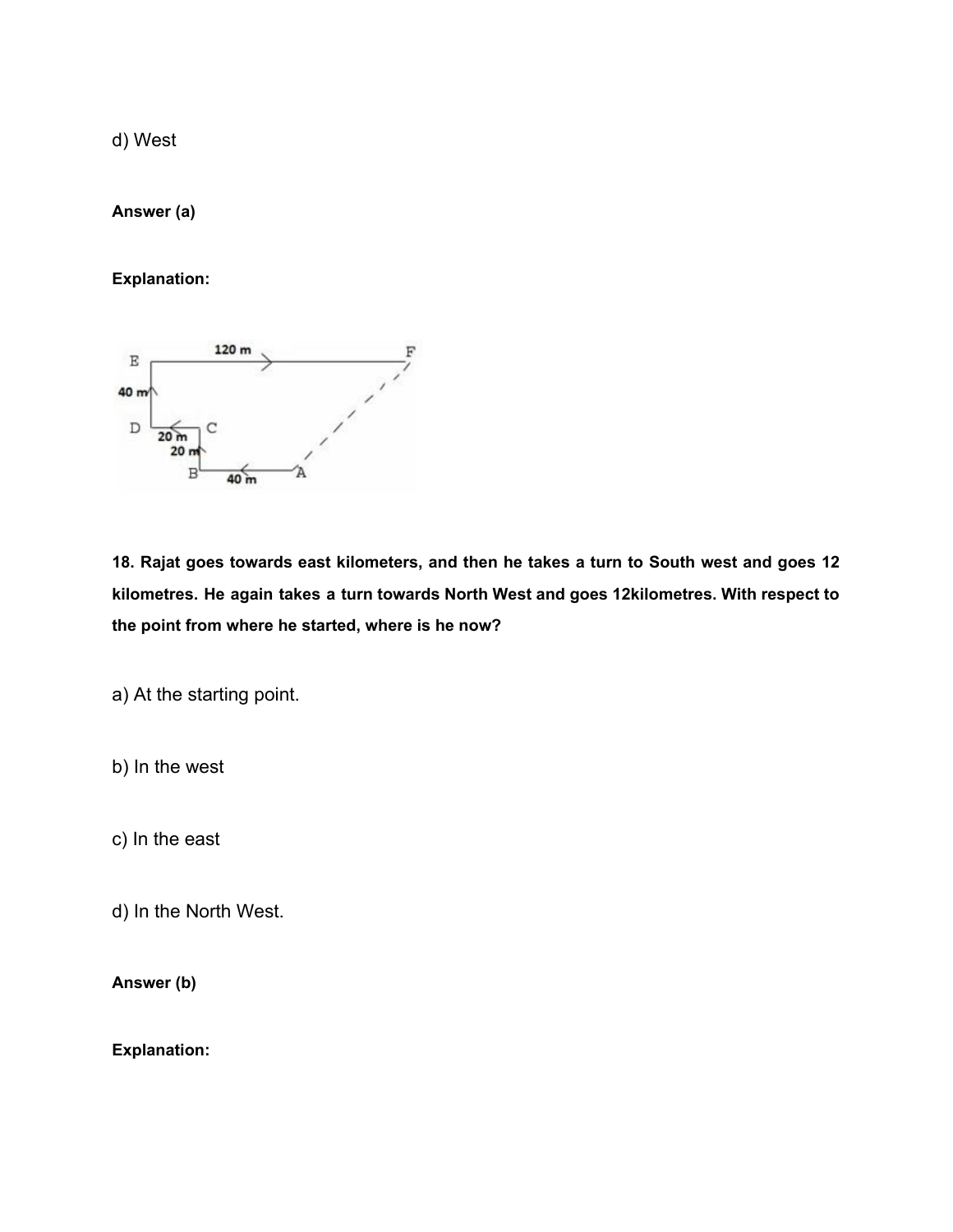

 $\therefore$  Final Direction = West.

**19. Ravi told Ram, "yesterday I defeated the only brother of the daughter of my grandmother". Whom did Ravi defeat?**

a) Father

b) Brother

c) Son

d) Father –in –law

**Answer (a)**

**Explanation:** Daughter of grandmother –aunt, aunt's only daughter—father.

**Directions (20 - 21):** Read the following information carefully and answer the questions given below it:

**E x K, means E is brother of K.**